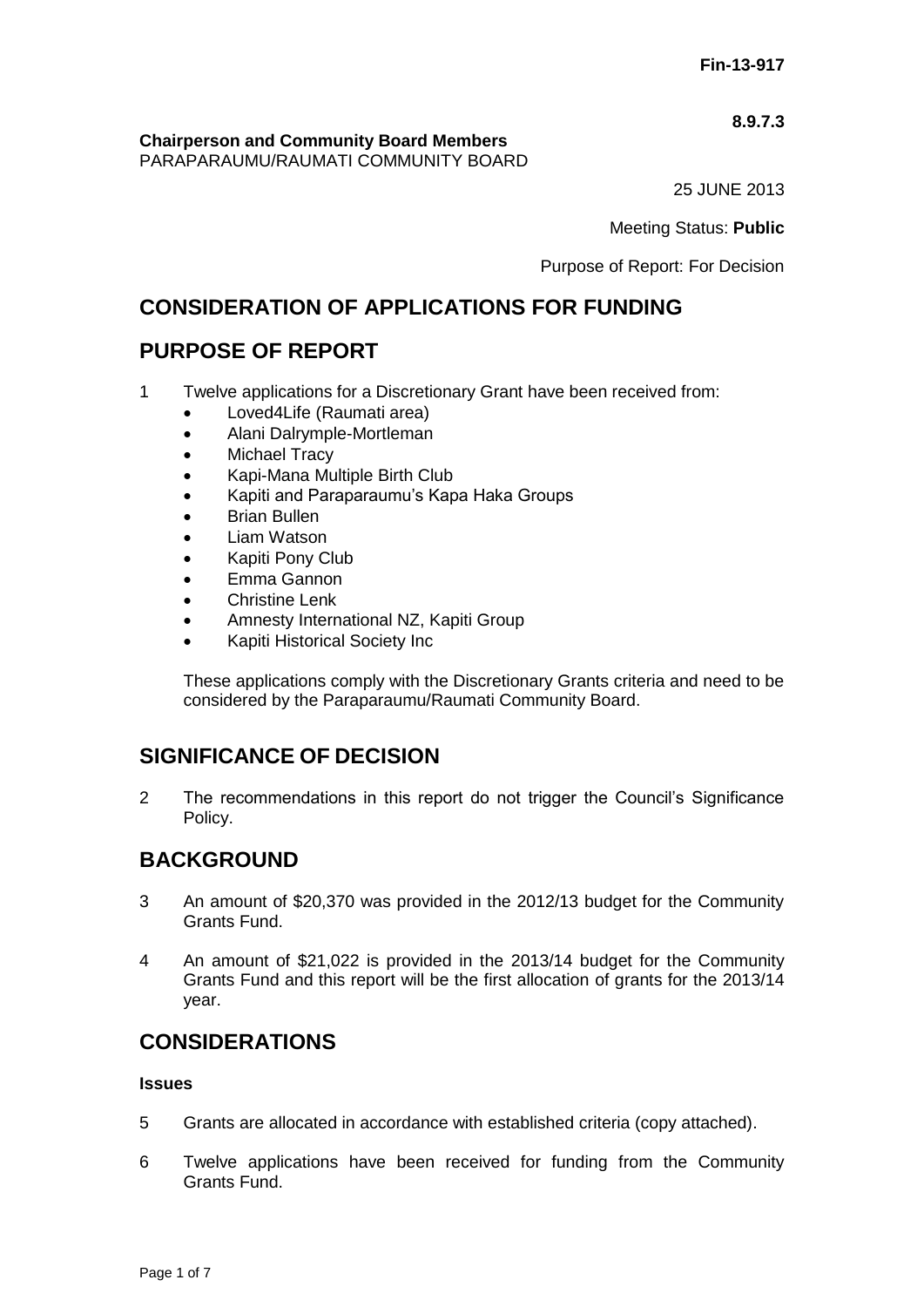- 7 The applicants have been advised of the criteria and meeting date either by telephone or by letter.
- 8 The funding for applications within this report to be distributed in the next financial year starting 1 July 2013 and will be included in the 2013/14 allocation.

# **Applications from the Community Grant Fund**

These applications can be considered under Eligible Purposes 2 *– Special project or activity*

### Loved4Life

9 Barbara Bailey on behalf of Loved4Life (Raumati area) has applied for a grant of \$500 to assist with costs to provide volunteers with materials they need to make 'loved' quilts to new born babies and welcome them into the community and also to make and deliver a meal to the family.

### Alani Dalrymple-Mortleman

10 Alani Dalrymple-Mortleman has applied for a grant of \$500 to assist with costs to travel around New Zealand with the Elite Squash Squad in July 2013.

### Michael Tracy

11 Michael Tracy has applied for a grant of \$500 to assist with costs to travel to Las Vegas and take part in the Swoosh National Championships followed by a tournament against the Vegas Elite Basketball Club in July 2013.

#### Kapi-Mani Multiple Birth Club

12 Jessica Andrews on behalf of the Kapi-Mani Multiple Birth Club has applied for a grant of \$500 to assist with costs to provide grocery hampers and meals to families who have recently had twins and triplets.

### Kapiti and Paraparaumu's Kapa Haka Groups

13 Paora Trim on behalf of the Kapiti and Paraparaumu's Kapa Haka Groups has applied for a grant of \$500 to assist with costs to provide specialist tutors to improve their level of performance.

#### Brian Bullen

14 Brian Bullen has applied for a grant of \$500 to assist with costs to travel to London to represent New Zealand at the Croquet World Championships in August 2013.

#### Liam Watson

15 Liam Watson has applied for a grant of \$500 to assist with costs to take part in the Ricki Herbert Football Tour of Europe.

#### Kapiti Pony Club

16 Caroline Beaufort on behalf of the Kapiti Pony Club has applied for a grant of \$500 to assist with costs to help relocate their Pony Club and purchase a storage container to convert into a new clubroom.

### **Emily Gannon**

17 Emily Gannon as applied for a grant of \$500 to assist with travel costs to Las Vegas to take part in the World Hip Hop Dance Championships in August 2013.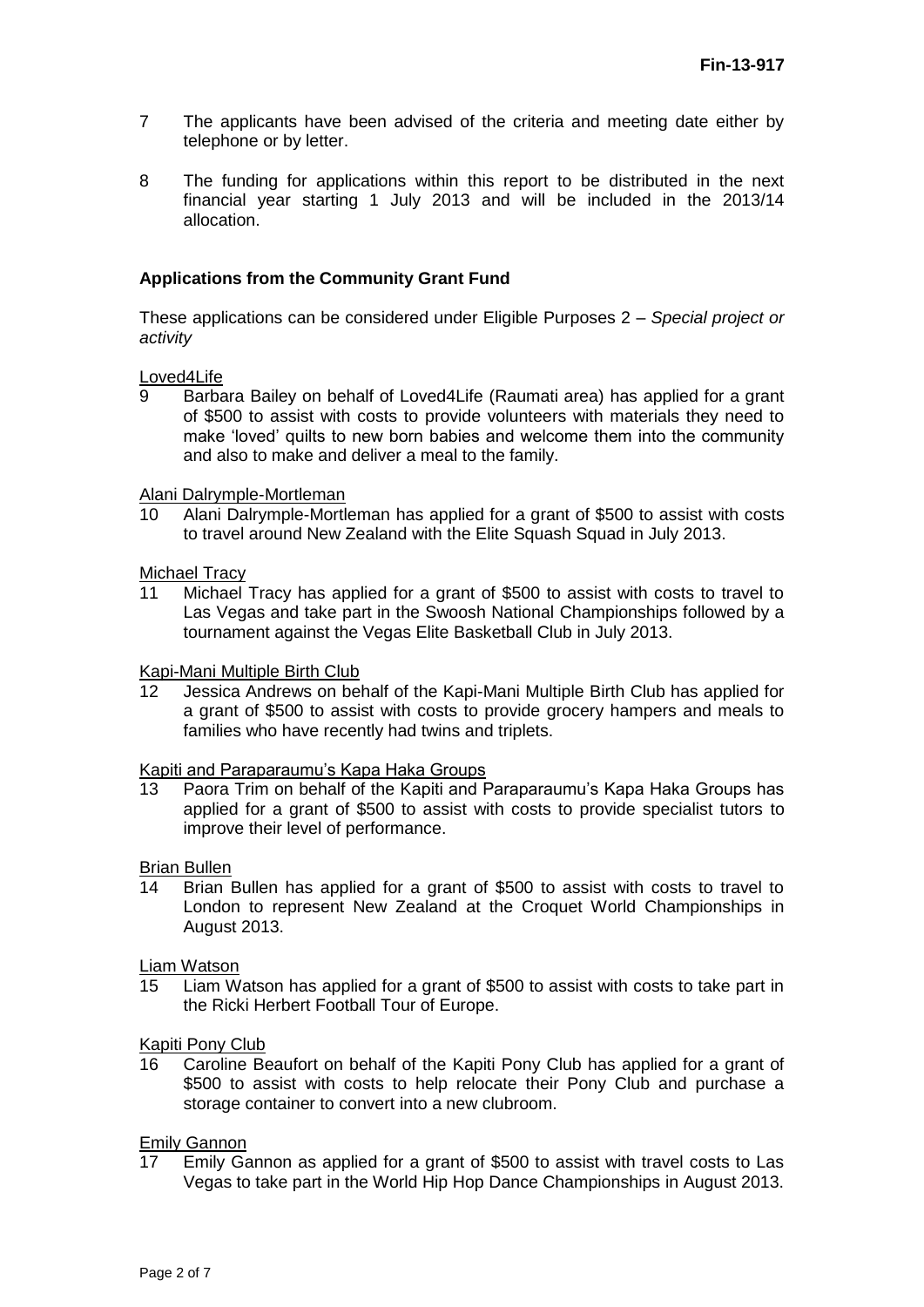The following applications can be considered under Eligible Purposes 5: *The remission of hall rental within the current financial year of the project or activity.*

Christine Lenk<br>18 Christine

18 Christine Lenk has applied for a grant of \$500 to assist with hall hire and other costs associated with holding continuity classes for cancer patients.

### Amnesty International NZ, Kapiti Group 51

19 Wickham Pack, Coordinator of Amnesty International NZ, Kapiti Group 51 has applied for a grant of \$100 to assist with hall hire to enable them to hold a film event.

**Kapiti Historical Society Inc.**<br>20 Jackie Elliott on behalf

Jackie Elliott on behalf of the Kapiti Historical Society has applied for a grant of \$102 to cover hall hire costs for three of their meetings held in the Paraparaumu Library.

Financial Considerations

### 21 Budget allocation for the 2012/13 year.

| 2012/13           |                           |                     |             | <b>Balance</b>       |
|-------------------|---------------------------|---------------------|-------------|----------------------|
| <b>Budget</b>     |                           | <b>Grants total</b> |             | <b>Available for</b> |
| <b>Allocation</b> | Date of meeting           | per meeting         | Total       | <b>Distribution</b>  |
| \$20,370          | 17 July 2012              | \$2,400.00          | \$2,400.00  | \$17,970.00          |
|                   | 28 August 2012            | \$2,130.25          | \$4,530.25  | \$15,839.75          |
|                   | 9 October 2012            | \$1,847.00          | \$6,377.25  | \$13,992.75          |
|                   | 20 November 2012          | \$4,600.00          | \$10,977.25 | \$9,392.75           |
|                   | 19 February 2013          | \$1.760.00          | \$12,737.25 | \$7,632.75           |
|                   | <b>Soroptimist Refund</b> | $+$ \$50.00         | \$12,687.25 | \$7,682.75           |
|                   | 9 April 2013              | \$3,000.00          | \$15,687.25 | \$4,682.75           |
|                   | 14 May 2013               | \$4,682.00          | \$20,369.25 | 0.75                 |

22 The following list shows all the grants made to date from the Paraparaumu/ Raumati Community Board Grants Fund in the 2012/2013 financial year, for the Board's information.

| <b>Date</b> | <b>Recipient</b>                          | <b>Amount</b> | <b>Purpose of Grant</b>                                                          | <b>Report</b><br><b>Back</b> |
|-------------|-------------------------------------------|---------------|----------------------------------------------------------------------------------|------------------------------|
| 17/7/12     | Eve Mulder                                | \$500         | Travel to the US to be a<br>Special Needs Instructor at<br>Camp America          | Received                     |
| 17/7/12     | Te Ra Companion<br><b>Gardening Group</b> | \$500         | To purchase 15-20 fruit and<br>nut trees to plant in<br>Matthews Par, Menin Road | Received                     |
| 17/7/12     | Kāpiti Horticulture<br>Society            | \$500         | Advertising and Hall Rental<br>for their Annual Flower Show                      | Received                     |
| 17/7/12     | <b>Callum Brazier</b>                     | \$400         | Representing NZ to attend<br>the International Space<br>Camp in the US           | Received                     |
| 17/7/12     | Mary Gow                                  | \$500         | Setting up a website for the<br><b>Mulled Wine Concerts.</b>                     | Received                     |
| 28/8/12     | Paraparaumu<br>Playcentre                 | \$199         | <b>Amended Building Consent</b><br>Fee                                           | Received                     |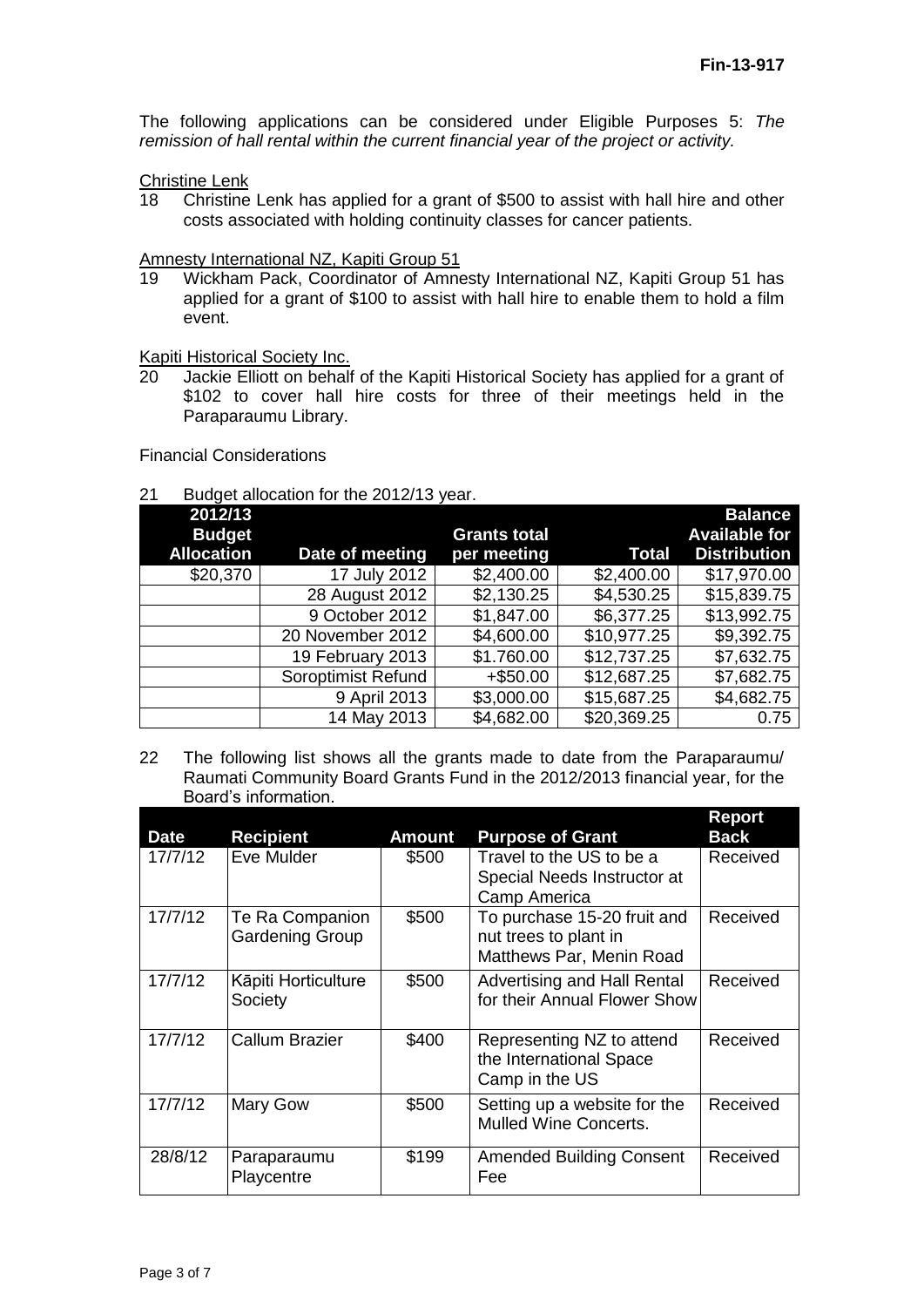| <b>Date</b> | <b>Recipient</b>                         | <b>Amount</b> | <b>Purpose of Grant</b>                                                                                                     | <b>Report</b><br><b>Back</b> |
|-------------|------------------------------------------|---------------|-----------------------------------------------------------------------------------------------------------------------------|------------------------------|
| 28/8/12     | Kāpiti Kids<br><b>Motivation Trust</b>   | \$500         | Bringing sporting and<br>cultural identities into Kāpiti<br>Coast schools to inspire,<br>encourage and motivate<br>children | Received                     |
| 28/8/12     | Lighthouse Family<br>Trust               | \$431.25      | Hiring of an 'Aircastle' for<br>their Annual Community<br>Event                                                             | Received                     |
| 28/8/12     | Raumati South<br>School                  | \$500         | Trees and safe access<br>steps around their bushwalk                                                                        | Received                     |
| 28/8/12     | Kāpiti Timebank                          | \$500         | Cost of producing a short<br>film for social media<br>networking                                                            | Received                     |
| 9/10/12     | Soroptimists<br>International Kāpiti     | \$300         | Support a Service Project<br>(\$50 returned surplus funds)                                                                  | Received                     |
| 9/10/12     | Kāpiti ADHD/HDD<br><b>Support Group</b>  | \$253         | Book and set of DVDs<br>entitled "Challenging<br><b>Behaviours Resource Kit"</b>                                            |                              |
| 9/10/12     | <b>MOA Community</b><br>Orchard          | \$294         | Signage to welcome visitors                                                                                                 | Received                     |
| 9/10/12     | <b>Proactive Arts</b><br>Collective      | \$500         | Tutoring costs and paints<br>with painting a mural for<br><b>Crossroads Community</b><br>Drop-in Centre, Raumati<br>South   | Received                     |
| 9/10/12     | <b>Siggy Woolloff</b>                    | \$500         | Organising a concert called<br>'The Big Love"                                                                               |                              |
| 20/11/12    | Paraparaumu<br><b>Beach Businesses</b>   | \$500         | To purchase coloured Lights<br>to illuminate the Norfolk Pine<br>at MacLean Park                                            | Received                     |
| 20/11/12    | Kāpiti Concert<br>Orchestra Inc.         | \$500         | <b>Hall Rental</b>                                                                                                          | Received                     |
| 20/11/12    | Kāpiti Women's<br><b>Community Choir</b> | \$500         | <b>Hall Rental</b>                                                                                                          | Received                     |
| 20/11/12    | Raumati South<br>School                  | \$500         | Entry to the Ellerslie Garden<br><b>Show 2013</b>                                                                           | Received                     |
| 20/11/12    | Mary Potter<br>Hospice                   | \$500         | <b>Strawberry Festival</b>                                                                                                  | Received                     |
| 20/11/12    | Henry Culkin                             | \$500         | World Challenge Dec 12                                                                                                      |                              |
| 20/11/12    | Eleni Timoteo                            | \$500         | World Challenge Dec 12                                                                                                      |                              |
| 20/11/12    | <b>Alice Forster</b>                     | \$500         | Spirit of Adventure Voyage                                                                                                  | Received                     |
| 20/11/12    | Jasper Mattila                           | \$300         | Spirit of Adventure Voyage                                                                                                  |                              |
| 20/11/12    | <b>Sam Norris</b>                        | \$300         | Spirit of Adventure Voyage                                                                                                  | Received                     |
| 19/2/13     | WSD Kāpiti Inc                           | \$260         | <b>Hall Rental</b>                                                                                                          | Received                     |
| 19/2/13     | Debbie Beazley                           | \$500         | <b>Hall Rental</b>                                                                                                          | Received                     |
| 19/2/13     | Beach FM                                 | \$500         | <b>Emergency Generator</b>                                                                                                  |                              |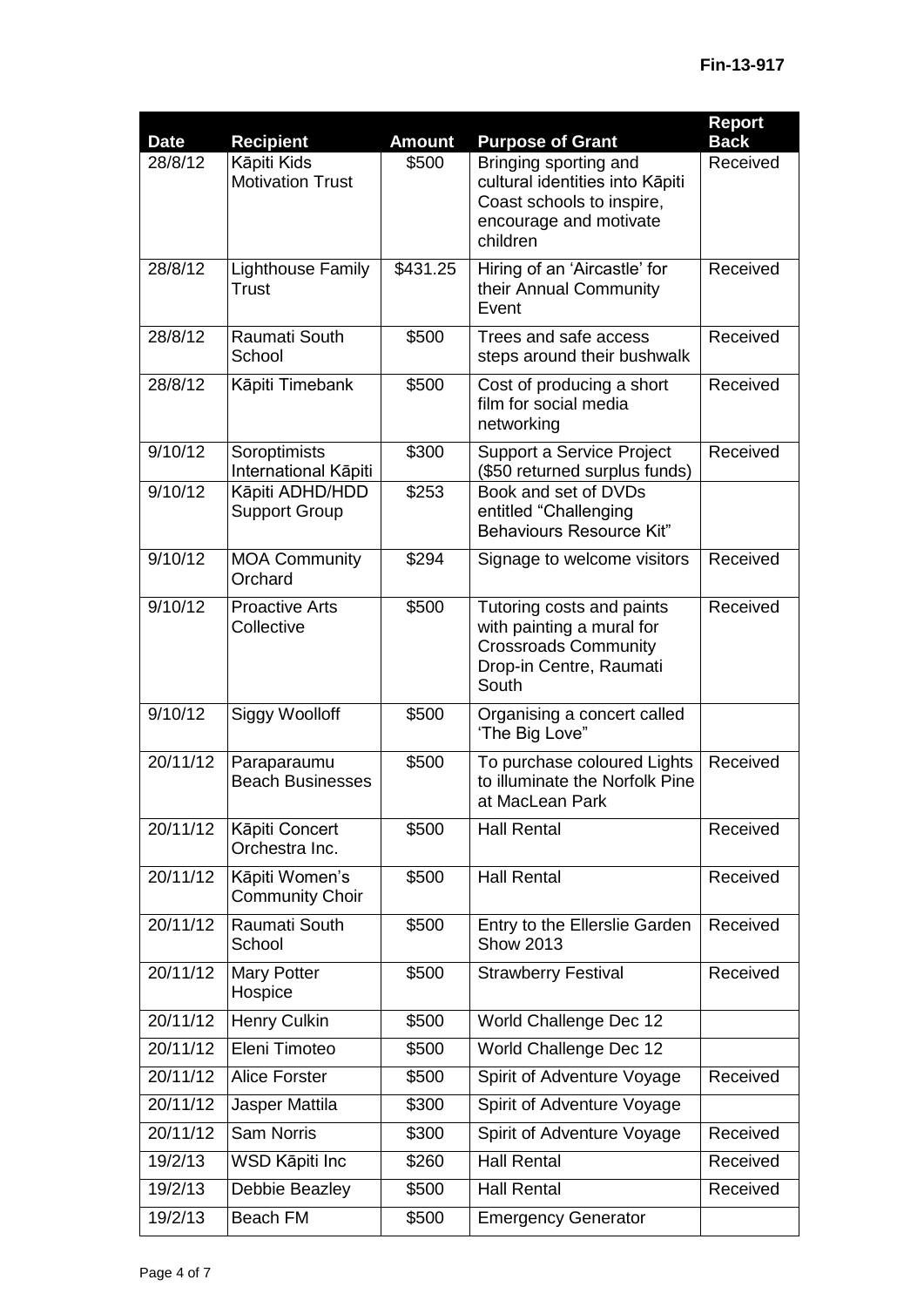| <b>Date</b>         | <b>Recipient</b>                                             | <b>Amount</b> | <b>Purpose of Grant</b>                                                                                                | Report<br><b>Back</b> |
|---------------------|--------------------------------------------------------------|---------------|------------------------------------------------------------------------------------------------------------------------|-----------------------|
| 19/2/13             | Kāpiti Chorale                                               | \$500         | <b>Hall Rental</b>                                                                                                     |                       |
| 20/3/13             | Soroptimists refund                                          | $-$ \$50      | Unused grant money                                                                                                     | Received              |
| 9/4/13              | Paris Dalrymple-<br>Mortleman                                | \$500         | Poland July 2013 NZ World<br>Squash Squad                                                                              |                       |
| 9/4/13              | Queen Elizabeth<br><b>Regional Park</b><br>Kāpiti Trust Inc. | \$500         | Project to build a hide in the<br>Wetlands                                                                             |                       |
| 9/4/13              | Kāpiti Community<br>Patrol                                   | \$500         | Two Members to Tauranga<br>in June 2013                                                                                |                       |
| $\overline{9}/4/13$ | Kristian McLeod                                              | \$500         | Las Vegas July 2013 NZ<br><b>Basketball Academy</b>                                                                    |                       |
| 9/4/13              | Lucy Nelson                                                  | \$500         | California July 2013 Inline<br>Hockey                                                                                  |                       |
| 9/4/13              | Jacob Barker                                                 | \$500         | Youth Declaration in<br><b>Auckland April 2013</b>                                                                     |                       |
| 14/5/13             | NZ Council of<br><b>Victim Support</b><br>Groups             | \$500         | Delivering services to<br>victims of crime and trauma<br>(including training)                                          |                       |
| 14/5/13             | Kāpiti College XI<br><b>Hockey Team</b>                      | \$500         | <b>Tournament in Carterton</b>                                                                                         |                       |
| 14/5/13             | Loved4Life -<br>Paraparaumu area                             | \$500         | Materials for 'loved' quilts<br>and a meal to families                                                                 |                       |
| 14/5/13             | Te Rau O Te<br>Rangi Ki Ōtaki                                | \$500         | Open Day Fundraiser to<br>help Club go to the Waka<br><b>Ama National Sprints</b>                                      |                       |
| 14/5/13             | <b>Simply Parenting</b>                                      | \$500         | One day parenting seminar<br>and practical workshops                                                                   |                       |
| 14/5/13             | Kāpiti Philatelic<br>Society                                 | \$300         | NZ Interclub One Frame<br>August 2013                                                                                  |                       |
| 14/5/13             | Angus Baker                                                  | \$446         | Inter Provincials in Timaru<br>and Secondary Schools<br>Athletics Championships in<br>Masterton                        |                       |
| 14/5/13             | Michaela Walker                                              | \$436         | Presenting Wellington at the<br>North Island Secondary<br><b>Schools Athletics</b><br>Championships at Masterton       |                       |
| 14/5/13             | Jack Hughes-<br><b>Richards</b>                              | \$500         | Travelling to Las Vegas for<br>the Swoosh National<br>Championships and Vegas<br>Elite Basketball Club in July<br>2013 |                       |
| 14/5/13             | Piimio Mei                                                   | \$500         | Attending Winter School at<br>the NZ School of Dance                                                                   |                       |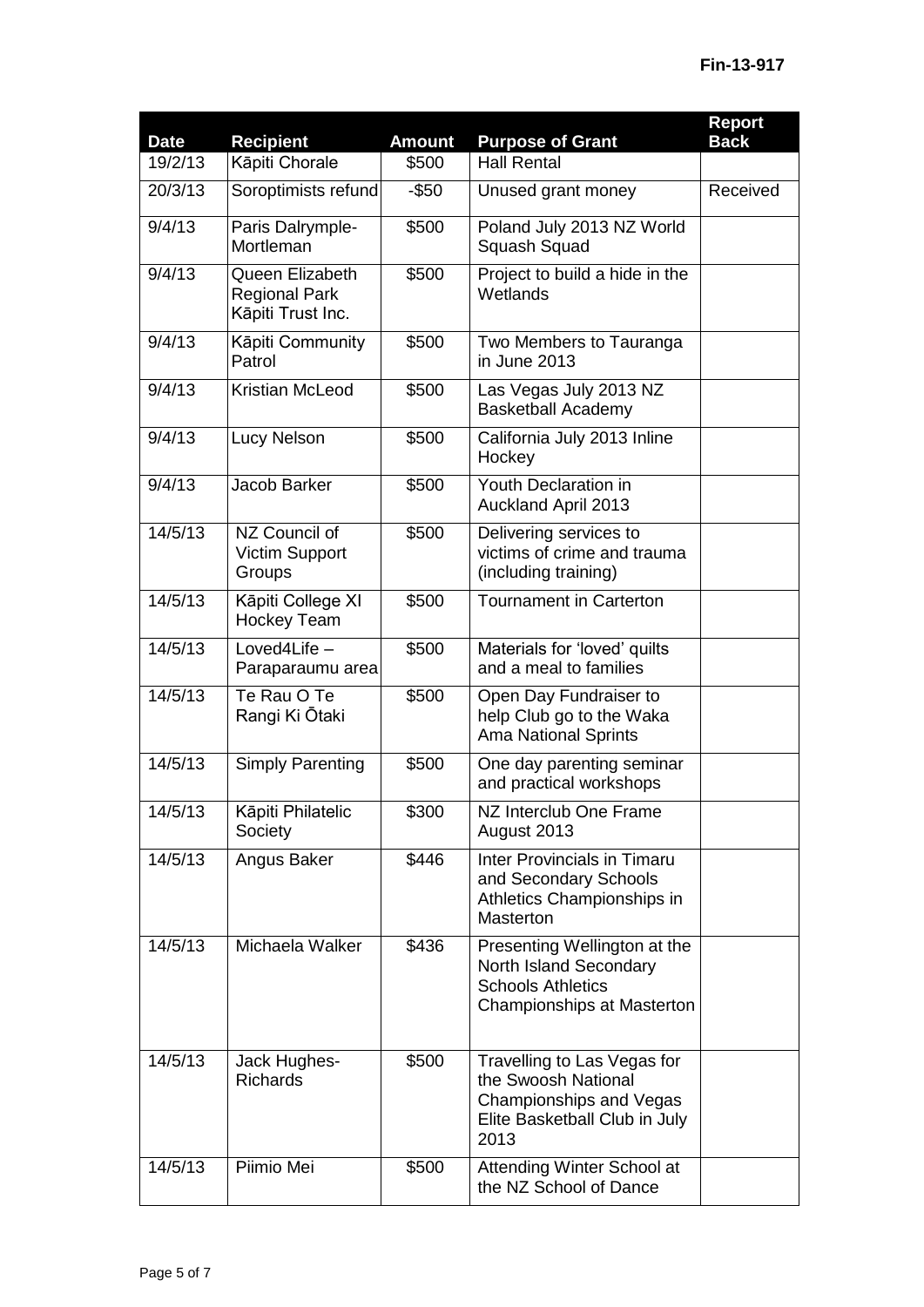### **Delegations**

- 23 The Paraparaumu/Raumati Community Board has delegated authority to: Reference Part D.10 of the Governance Structure which reads: *Community Grants*
	- *10.13 Authority to consider and approve the allocation of community-based grant funds as deemed appropriate under agreed criteria of both existing schemes and any granting schemes that may be approved through the Annual Plan process or the Long Term Plan (LTP) process.*

# **RECOMMENDATIONS**

- 24 That the Paraparaumu/Raumati Community Board approves the funding in this report be included in the 2013/14 community grant allocations from 1 July 2013.
- 25 That the Paraparaumu/Raumati Community Board grants Loved4Life (Raumati area) a grant of \$......... to assist with costs to provide volunteers with materials they need to make 'loved' quilts to new born babies and welcome them into the community and also to make and deliver a meal to the family.
- 26 That the Paraparaumu/Raumati Community Board grants Alani Dalrymple-Mortleman a grant of \$........... to assist with costs to travel around New Zealand with the Elite Squash Squad in July 2013.
- 27 That the Paraparaumu/Raumati Community Board grants Michael Tracy a grant of \$.............. to assist with costs to travel to Las Vegas and take part in the Swoosh National Championships and a tournament at the Vegas Elite Basketball Club in July 2013.
- 28 That the Paraparaumu/Raumati Community Board grants the Kapi-Mani Multiple Birth Club a grant of \$........... to assist with costs to provide grocery hampers and meals to families who have recently had twins and triplets.
- 29 That the Paraparaumu/Raumati Community Board grants the Kapiti and Paraparaumu's Kapa Haka Groups a grant of \$....... to assist with costs to provide specialist tutors to improve their level of performance.
- 30 That the Paraparaumu/Raumati Community Board grants Brian Bullen a grant of \$............. to assist with costs to travel to London to represent New Zealand at the Croquet world Championships in August 2013.
- 31 That the Paraparaumu/Raumati Community Board grants Liam Watson a grant of \$............... to assist with costs to take part in the Ricki Herbert Football Tour of Europe during 21 September to 5 October 2013.
- 32 That the Paraparaumu/Raumati Community Board grants the Kapiti Pony Club a grant of \$............. to assist with costs to help relocate their Pony Club and purchase a storage container to convert into a new clubroom.
- 33 That the Paraparaumu/Raumati Community Board grants Emily Gannon a grant of \$............ to assist with travel costs to Las Vegas to take part in the World Hip Hop Dance Championships in August 2013.